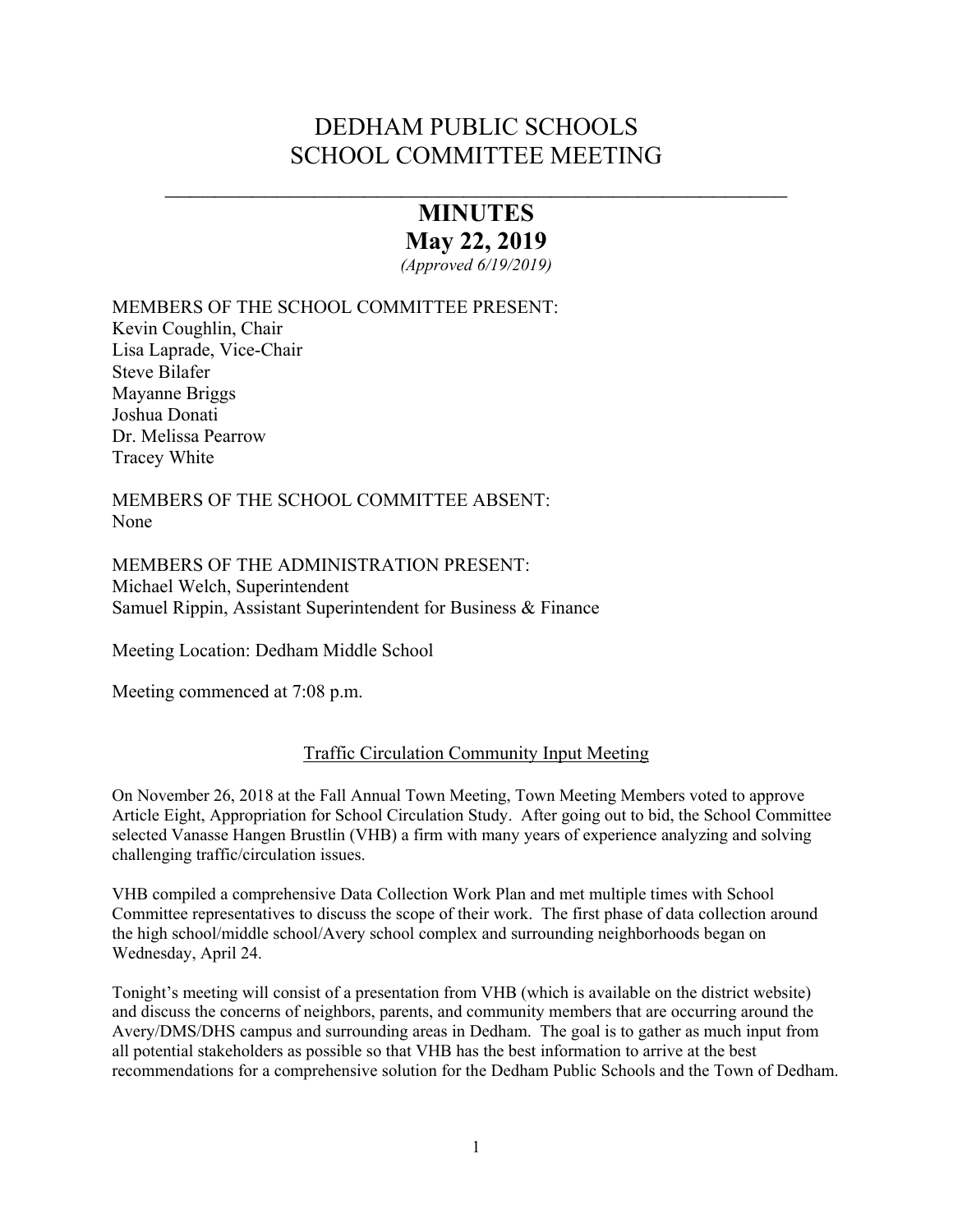Mr. Coughlin thanked DPW Director Joe Flanagan, Police Chief Michael D'Entremont and Planning Board Member Jessica Porter for being in attendance.

Mr. Coughlin explained that tonight's meeting was to gather community input. He introduced Laura Castelli and Noah Yoskowitz from VHB. Ms. Castelli began the presentation.

The presentation included an overview of the project, spring data collection effort, initial thoughts on the high school, middle school, and Avery School, and a timeline with next steps.

The second community meeting will be in November or December.

The School Committee members commented.

Ms. White noted that many of the traffic issues include moving violations and inquired about more police presence in the area. She also asked about installing speed bumps or other traffic slowing measures. Mr. Coughlin explained all suggestions would be taken under advisement.

Dr. Pearrow questioned a statement by VHB regarding the organization of the middle school drop off and pick up and felt the process was not efficient and asked for it to be looked into further.

Mr. Bilafer asked if data collection is being done on days where the facilities are being rented. Ms. Castelli explained there are three data collection days planned. However, they can capture any day the Committee sees fit. Mr. Rippin stated he could have his assistant work with Ms. Castelli regarding this information.

Mr. Donati seconded Mr. Bilafer's inquiry into looking at the totality of the campus and its use.

Mr. Coughlin asked if the observers are counting walkers and bikers. Ms. Castelli said that information was being gathered by data collection and observers.

Supt. Welch asked what is meant by "poor intersection operation" Ms. Castelli explained it is a delay at an intersection exceeding 45 seconds. This has been associated with the volume at drop off and pick up times.

Supt. Welch inquired into what types of recommendations may be suggested by VHB. Ms. Castelli stated that some typical recommendations include signage, roadway striping, traffic signals, one way streets, raised crosswalks, 3D crosswalks, more staggered drop off and pick up times, and mini roundabouts or neighborhood traffic circles. VHB will help determine pros and cons of each option.

Mr. Coughlin opened the public comment portion of the meeting.

Lorraine LeClair, DPS Traffic Director at Maverick and High Street, has repeatedly asked for "Do Not Block Intersection" signage. She sees lots of backup at this intersection. She also feels speed and cell phone use are major issues effecting traffic.

Carol Donovan, DPS Traffic Director at Bussey and Colburn, requested handicap access at that intersection as well as "Children Crossing" signs. She also observed that cars don't stop for the busses.

Sandra Poch, DPS Substitute Traffic Director, feels that the construction around town is adding to the traffic problems. She also feels that the middle school has the worst outflow of traffic.

Linda Dineen, DPS Traffic Director at Mt. Vernon Street, explained there is no crosswalk at her post and that cars do not stop for crossing children. She noted the speed limit is posted at 30 MPH.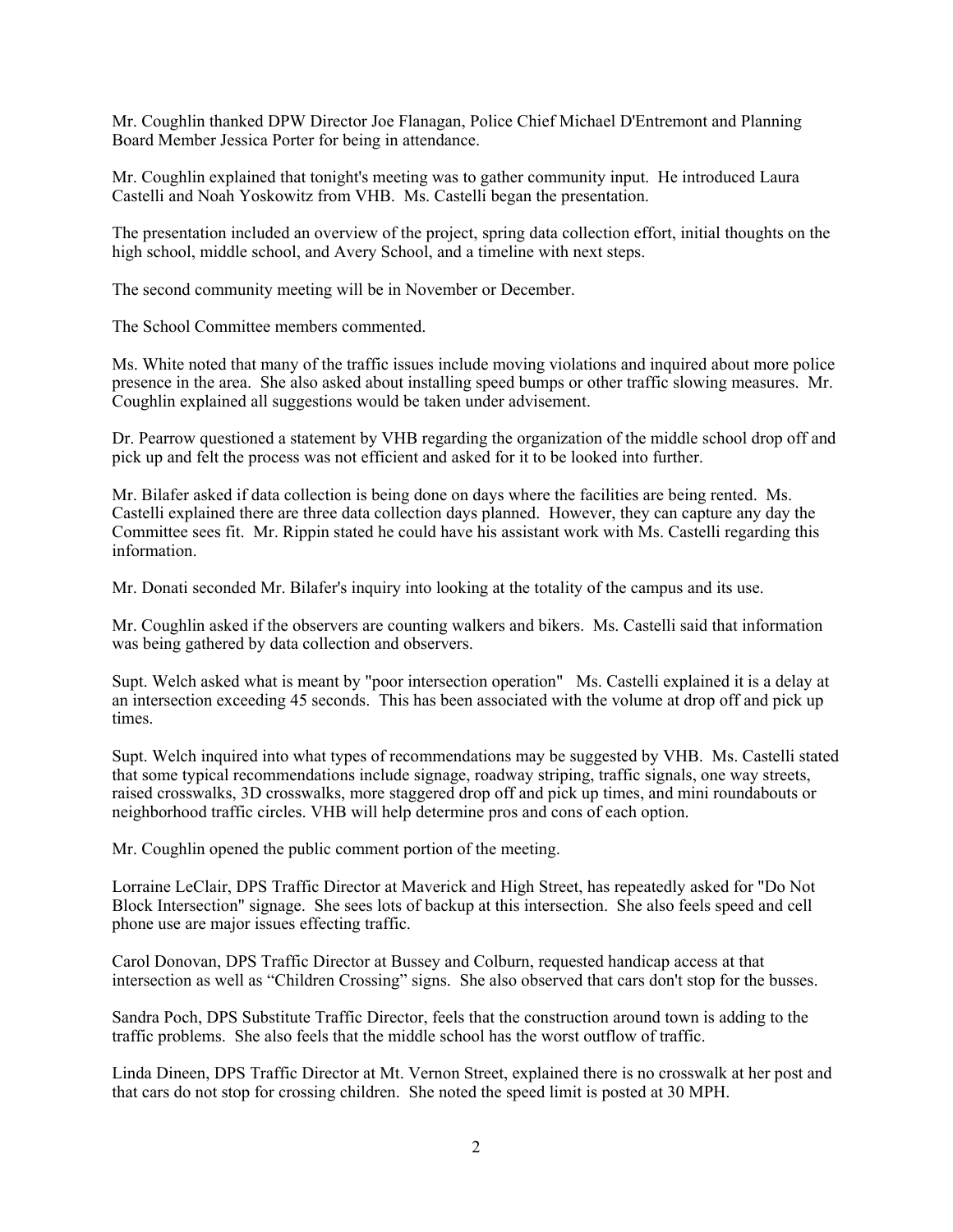Steve Davey, 31 Lewis Lane, sees traffic issue as a town wide problem. He would like to see more encouragement around students walking and riding their bikes to school. He noted a program called "Safe Routes to Schools" and would like to see more discussion of alternative modes of transportation.

Sharna Borsellino, 55 Barrows Street, was disappointed that the traffic on Barrows Street was not included in the catchment area. She explained how Barrows Street is used as cut through and has become very dangerous. Ms. Castelli explained that although Barrows Street was not the in RFP the Field Observers did notice it is a problem and needs to be considered. Ms. Borsellino explained that immediately following school breaks seems to be the worse situations. The Committee agreed to take Ms. Borsellino's comments under advisement.

Pakita Bass, 164 Central Avenue, also feels that - for the health of students - encouraging walking and biking to school should be at the forefront of the issue. She asked if VHB had done a walk and bike analysis and whether the rail corridor was considered in the survey. Ms. Castenelli explained that an analysis of students capable of walking to school will be done in the fall and that the rail trail has not been observed.

Mark Whalen, 18 Elmview Place, agreed with the problems on Barrows Street and the lack of a crosswalk on Mt. Vernon. He expressed the issues of the parking on Elmview Place when events are taking place at the high school and at the pool. He stated he is a member of Livable Dedham and that members of that group are willing to help with data collection.

Maryann Molloy, 65 Whiting Avenue, asked VHB to please send a notice to abutters when data collection is occurring. She explained that the devices are loud and would like to be notified when they are going to be operational. She also explained her concern for the number of children being dropped off at the corner of Mt. Vernon and East Streets.

Jessica Porter, 4 Willow Street, noted that there is compelling data on the shift in traffic patterns and the relation to obesity. The number of students who get rides has risen. She would encourage data collection to include focus groups with parents and students to see why students walk to school. She also mentioned incentives like allowing students who walk to school be allowed to have an earlier dismissal time. She asked the Committee to think creatively.

Ms. Laprade noted she was also on the Livable Dedham Committee and would like to bring consultant Mark Fenton to a School Committee meeting.

Dr. Pearrow stated that many parents choose to drive their children to school because of safety concerns related to the bad traffic.

Jean Zeiler, 59 Woodleigh Road, cited Mass General Law Chapter 40, Section 54A and a letter to Building Commissioner Kenneth Cimeno from the Massachusetts Department of Transportation dated March 8, 2010 in relation to the building of the Avery School and the Rail Trail. Ms. Zeiler asked if due to the interest in walking and biking would there be plans to consider the requirements in the information she cited. Ms. Castelli stated that the rail trail is not in scope of service, but VHB is looking at different means of transportation.

Susan Butler, 60 Clark Street, feels the focus of the study should be on the safety of the students. She also feels the crossing guards are mistreated. She would like to see more police presence and tickets issued. She feels the signage around the campus is inconsistent and would like to see the area become a school zone with proper signage in place. Ms. Butler asked VHB if the data collection began when the Walnut Street bridge was opened or closed. Ms. Castelli stated the bridge was closed. Ms. Butler feels students need to be reeducated around safety.